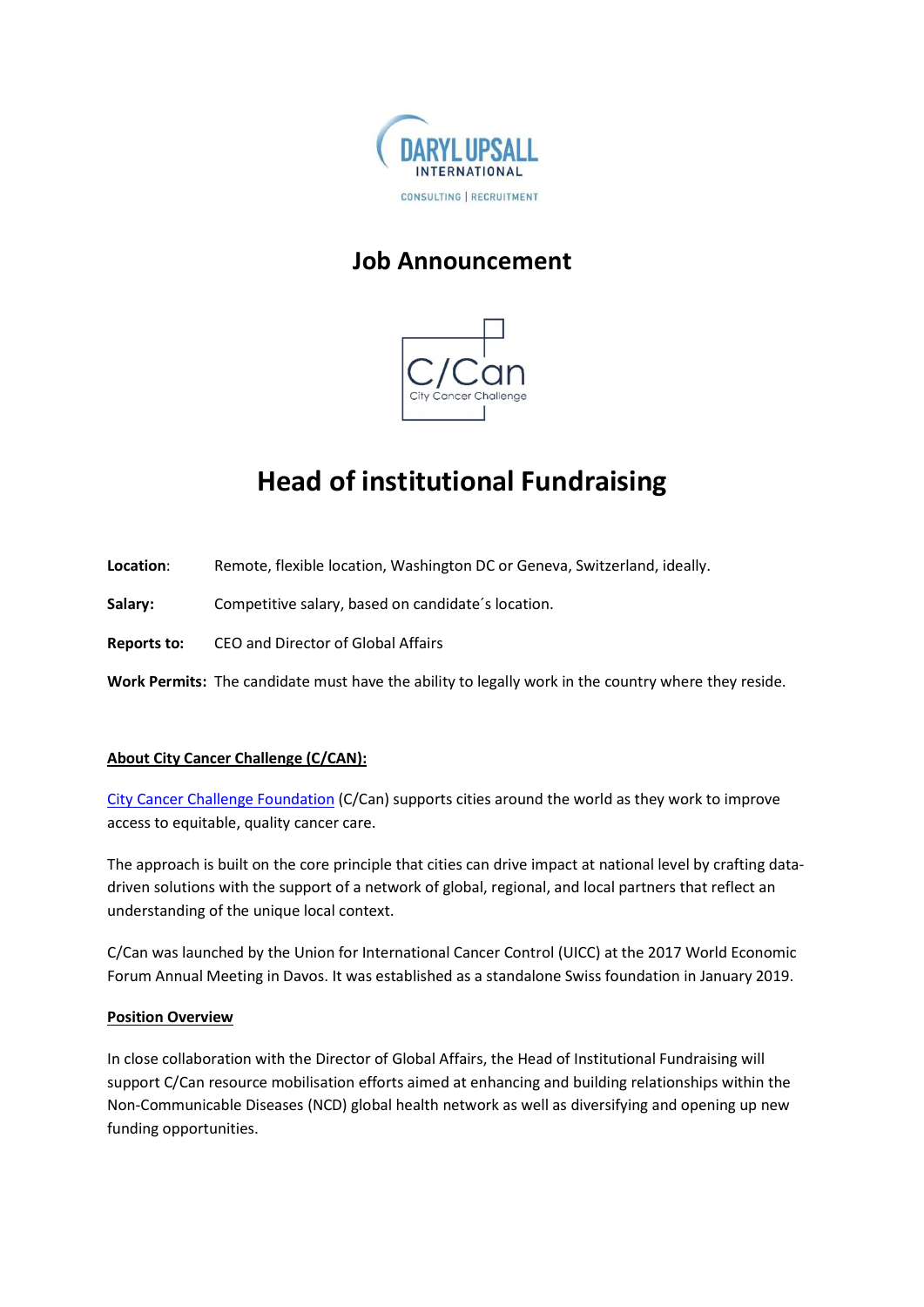

#### CONSULTING | RECRUITMENT

The new Head of Institutional Fundraising will be a self-starter, relationship builder with international experience and already established networks within foundations and governmental field in the health sector. It will be someone who can open doors and unblock funding mechanisms to support C/CAN programmes at the city, country, and regional levels, and who will open and cultivate relationships with new funders and help diversify funding by acquiring new grants from governments and large foundations.

This is not the traditional institutional fundraising role, as there are not readily available funding mechanisms to apply to, so the post holder will need to steward funders to unlock funds to support C/CAN programmes, being a strong networker, with outstanding skills in establishing and growing relations. Ideal location is Washington DC, USA or Geneva Switzerland, but other locations could be evaluated.

#### Key responsibilities

- Open and develop new relationships and partnerships to position C/CAN within the right local and global health donors.
- Develop the messaging to open dialogue with the global and regional health community to position C/Can as the preferred implementation partner for improving access to cancer care.
- Research and develop cultivation strategies for new institutional donors.
- Identify and support institutional donor/prospect engagement opportunities.
- Build a donor pipeline and diversify C-CAN funding sources.
- Write briefing notes and other materials to lead on institutional donor relationships effectively.
- Steward institutions to unblock funding for health and coordinate and submit quality proposals to institutional prospects and donors.
- Maintain data on relationships with institutional prospects and donors up-to-date in C/Can's CRM system.

#### Desired knowledge, skills, and abilities:

- Minimum of 10 years of experience with fundraising/resource mobilisation, ideally in global health, with a relevant donor and stakeholder network.
- Experience in global development, with the ability to navigate the global health discussions.
- Experience in successfully managing a portfolio of funding opportunities from prospect research to grant agreement.
- Self-starter and independent worker with the ability to go out and pursue new prospects with minimum support, helping C-CAN build from zero a fundraising pipeline.
- Demonstrable fundraising track record (> USD1 million gifts), including cultivating corporate and individual gifts or sponsorships at local, regional, and ideally international level.
- Experience of working in a multicultural environment with excellent interpersonal skills and the ability to multi-task.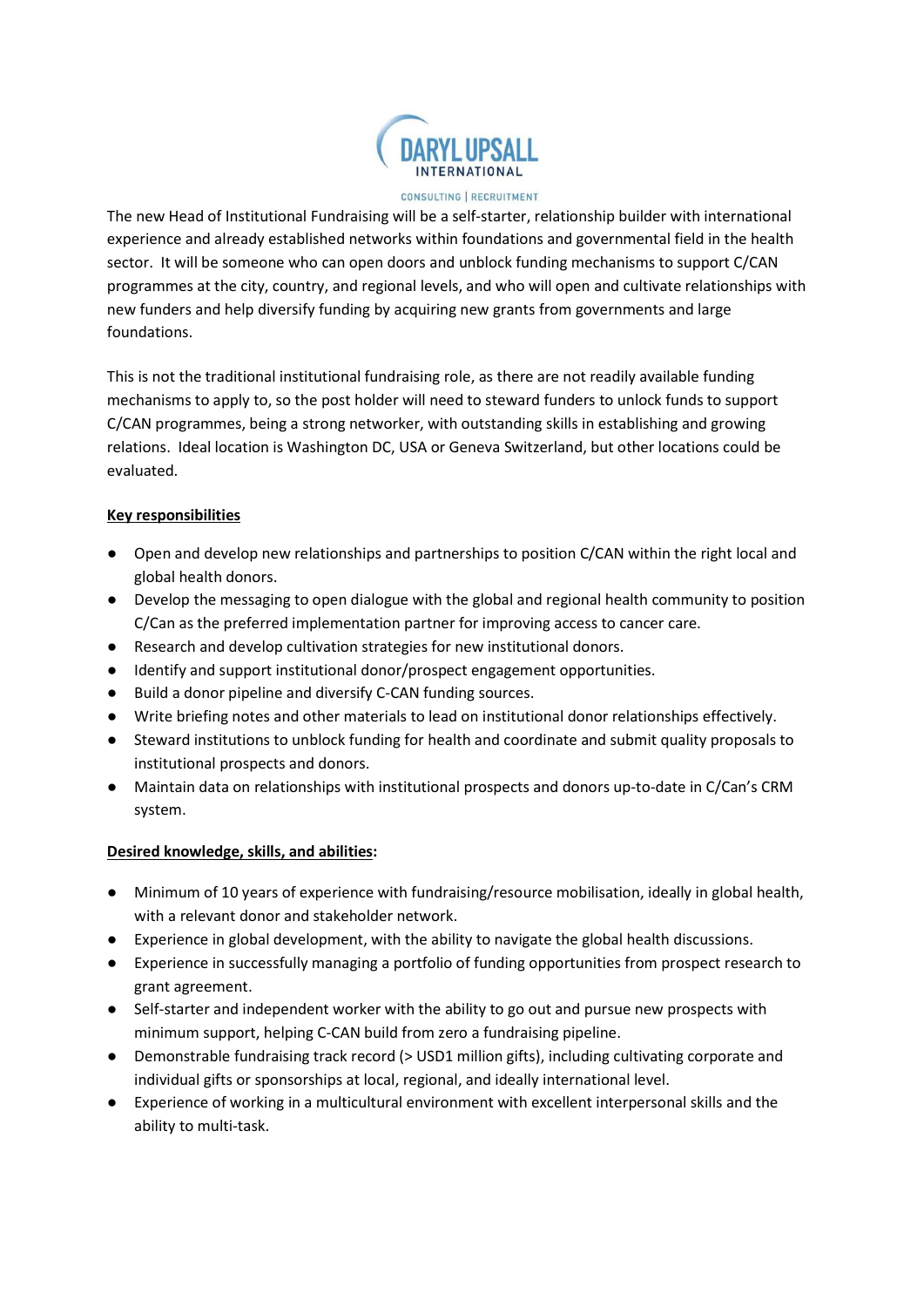

#### Languages:

● Native or near-native English, both written and spoken fluency is required, other languages will be an advantage, especially Spanish.

#### **Education**

● Minimum of Bachelor's, Master's level preferred, or equivalent experience in Global health, International Development and/or Business Administration.

#### Core values

- Attitudes supporting an agile working environment.
- Transparency, openness, good verbal and written communication, and accountability.
- Strong sense of ethics in fundraising and handling complex grants.

#### Desired behaviours

- Responsiveness to changing priorities and to capitalise on emerging opportunities, in a fast-paced work environment.
- Strong relationship building and advocacy skills.
- Flexible and adaptable.
- Entrepreneurial and Independent worker.
- Good Analysis, Judgement and Decision-Making skills.
- Strong Teamwork and Collaboration skills.
- Supports inclusive Learning and Knowledge Sharing.
- Negotiates and influences effectively by exploring a range of possibilities.

#### Required competences

- Strong interpersonal skills and enthusiasm for working collaboratively with a range of multisectoral partners.
- Strong self-motivation and innovative skills, with capacity to work independently and meet deadlines.
- Good skills in health advocacy and relationship building skills.
- Excellent written and oral communication and presentation skills.
- Knowledge of grant management, monitoring, and evaluation practices.
- Ability to identify key stakeholders for a project/organisation, understand their interests / influence and engage with them to achieve productive results.
- Ability to work effectively in a multicultural environment.
- Ability to produce high quality outputs under pressure and to tight deadlines.
- Ability to engage, develop and deepen relationships among diverse stakeholders.
- Agility with digital tools (GSuite, Salesforce, etc).